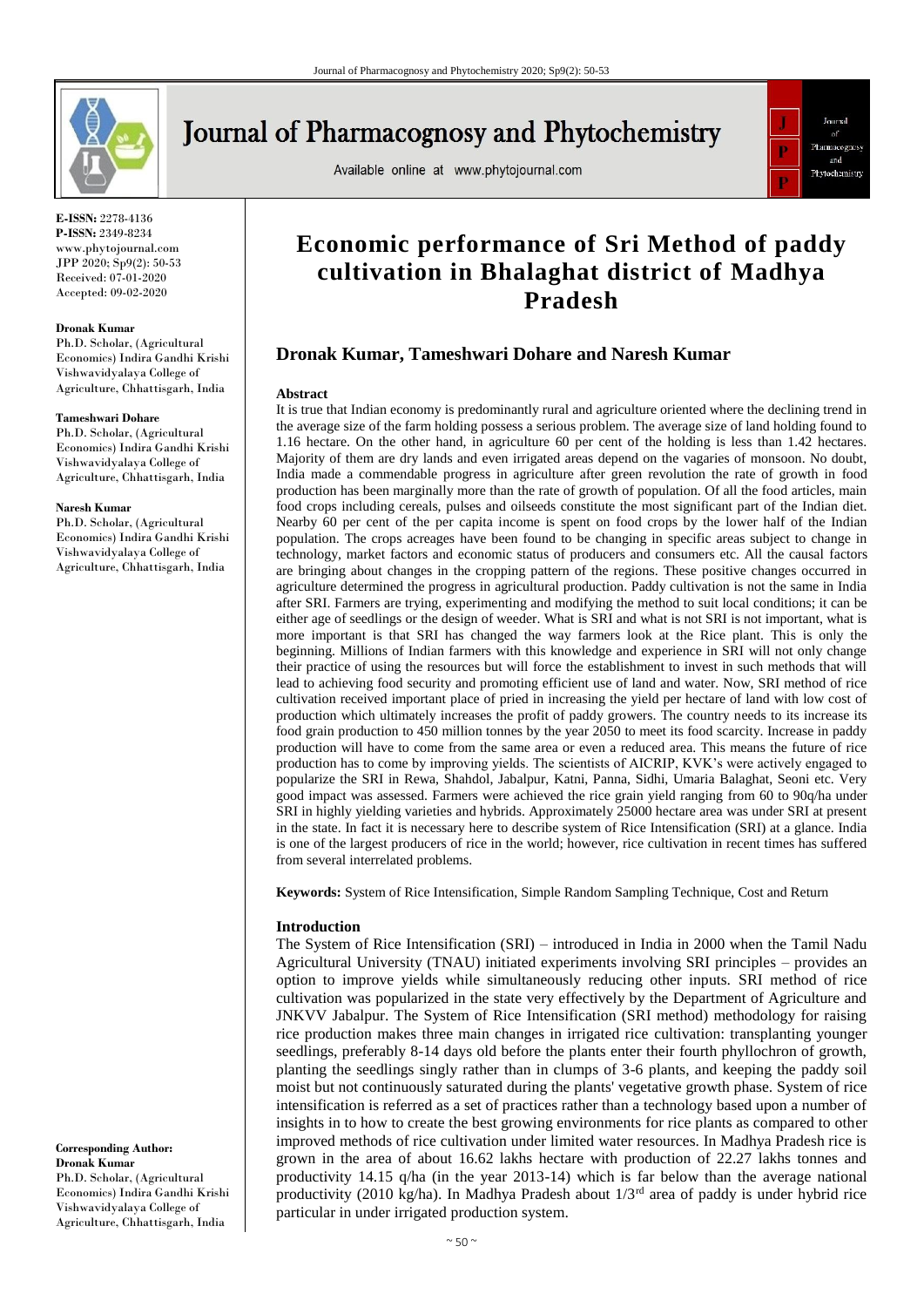Rice hybrid produce about 14-18 per cent higher grain yield include a more vigorous and extensive root system Now, farmers are growing rice hybrids in lowlands and bunded uplands under irrigated ecosystem in M.P. and Rewa division in particular consequently. Among the total rice production in the State, more than 75.00 per cent of it's from rainfed and less than 25.00 per cent from irrigated areas. Due to popularity of "System of Rice Intensification" (SRI method) of paddy cultivation offers opportunities to researchers and farmers to expand their understanding of potentials already existing in the rice genome. In MP, total area under rice production is 1.7 million hectare in which only 223 thousands hectare comes under irrigated situation. Total rice production is 1710 thousand tonnes in which 1313 thousands tonnes is from rain fed and 397 thousand tonnes is from irrigated area. The productivity of total rice area in Madhya Pradesh is 1103 kg/ha while irrigated area has 1273 kg/ha.

#### **Material and Methods Collection of data**

The study is based on both primary and secondary data. The primary data was collected from the selected respondents with the help of pre-tested interview schedule by the personal interview method and secondary data was collected from Madhya Pradesh agriculture statistics, land record office, annual districts statistics and other published and unpublished reports.

## **Methodology**

Sampling technique Balaghat block of Balaghat district was purposively chosen as the study area because, it has the larger area under Rice cultivation in the district. A multistage simple random sampling technique (SRS) was adopted to select the block, villages and the respondents, market and different farmer involved in Rice production and marketing in Balaghat district. The details of the sampling techniques at various stages are given as under:

#### **Profitability aspects**

Net farm income (NFI) = Gross income – Cost  $C_3$  (total cost) Family labour income (FLI) = Gross income – Cost  $B_2$ Farm business income (FBI) = Gross income –Cost  $A_1$ B: C ratio (Benefit cost ratio) = Gross income/ Gross expenses

# **Results and Discussion**

#### **Cost concept**

The breakup of cost of cultivation as per the cost concepts used in study, it is found that in SRI method of paddy cultivation, the cost  $A_1$  on sample holding was found to be Rs.24648 per hectare. It is noted here that cost  $A_1$  is the paid out cost on actual inputs and their scarified costs. In this cost assessment process cost  $A_2$  was not determine because the paddy growers used their own land in paddy cultivation. In case of cost  $B_1$  and  $B_2$ , the corresponding cost  $B_1$  was found to Rs.24838 and cost B<sub>2</sub> was Rs.28338 per hectare. The total cost estimates i.e. cost  $C_1$ ,  $C_2$  and  $C_3$  based on the imputed values would give an unrealistic and even misleading picture of costs. It is attributable to the fact that paddy growers try to minimize only out of pocket expenses of cultivation thats why and large, they make maximum use of resources they own, but it is also not justifiable to take into account only paid out costs. To determine the cost structure cost  $C_1$ ,  $C_2$  and  $C_3$  were also analyzed in the present study. It is revealed that the

average cost  $C_1$  and cost  $C_2$  of paddy cultivation with SRI method shows the corresponding costs  $C_1$  was found to Rs.39038 and cost  $C_2$  was Rs.42538 per hectare. It is concluded that  $(cost \tC<sub>3</sub>)$  is the main cost incurred in cultivation process. The data revealed that in cultivation of SRI method of paddy the total cost  $C_3$  was found to be Rs.46792 per hectare.

Table 1: Cost of cultivation on Rice according to cost concept on Sample farms. (Rs./ha.)

| Cost               | <b>Nursery Management + Crop Production</b><br>(Rs/ha.) |
|--------------------|---------------------------------------------------------|
| $Cost A1$ and $A2$ | 24648                                                   |
| Cost B1            | 24838                                                   |
| Cost B2            | 28338                                                   |
| Cost C1            | 39038                                                   |
| Cost C2            | 42538                                                   |
| Cost C3            | 46792                                                   |



**Fig 1:** cost of cultivation on rice according to cost concept on sample farms

## **Profitability concepts**

It was observed during study that the market price of paddy per quintal was received by different farmers found to variation. It was due to size of marketing cost, time of selling and quality of produce which made differences on total gross return, accordingly. The study revealed that the gross income on SRI method of paddy cultivation was realized Rs.62968 per hectare. The net income is real income for which farmers are interested to realize as highest as possible. The study reveals that the net income Rs.16176 per hectare was realized by SRI method of paddy growers. The other measurement of farm profit like family labour income was found to in case of SRI method of paddy cultivation i.e. Rs.34630 per hectare, while, the farm business income is also important profitability measurement and it is depicted that it was found to Rs.38320 per hectare in case of SRI method of paddy cultivation. In the last of profitability measurement of paddy cultivation with SRI method, the benefit over per rupee investment also found to i.e. 1.35.

**Table 2:** Returns and profitability of paddy production with SRI methods

| <b>Economics parameter</b> | Rs/ha |
|----------------------------|-------|
| $Cost-C3$                  | 46792 |
| Gross income               | 62968 |
| Net income                 | 16176 |
| Family labour income       | 34630 |
| Farm business income       | 38320 |
| B.C. Ratio                 | 135   |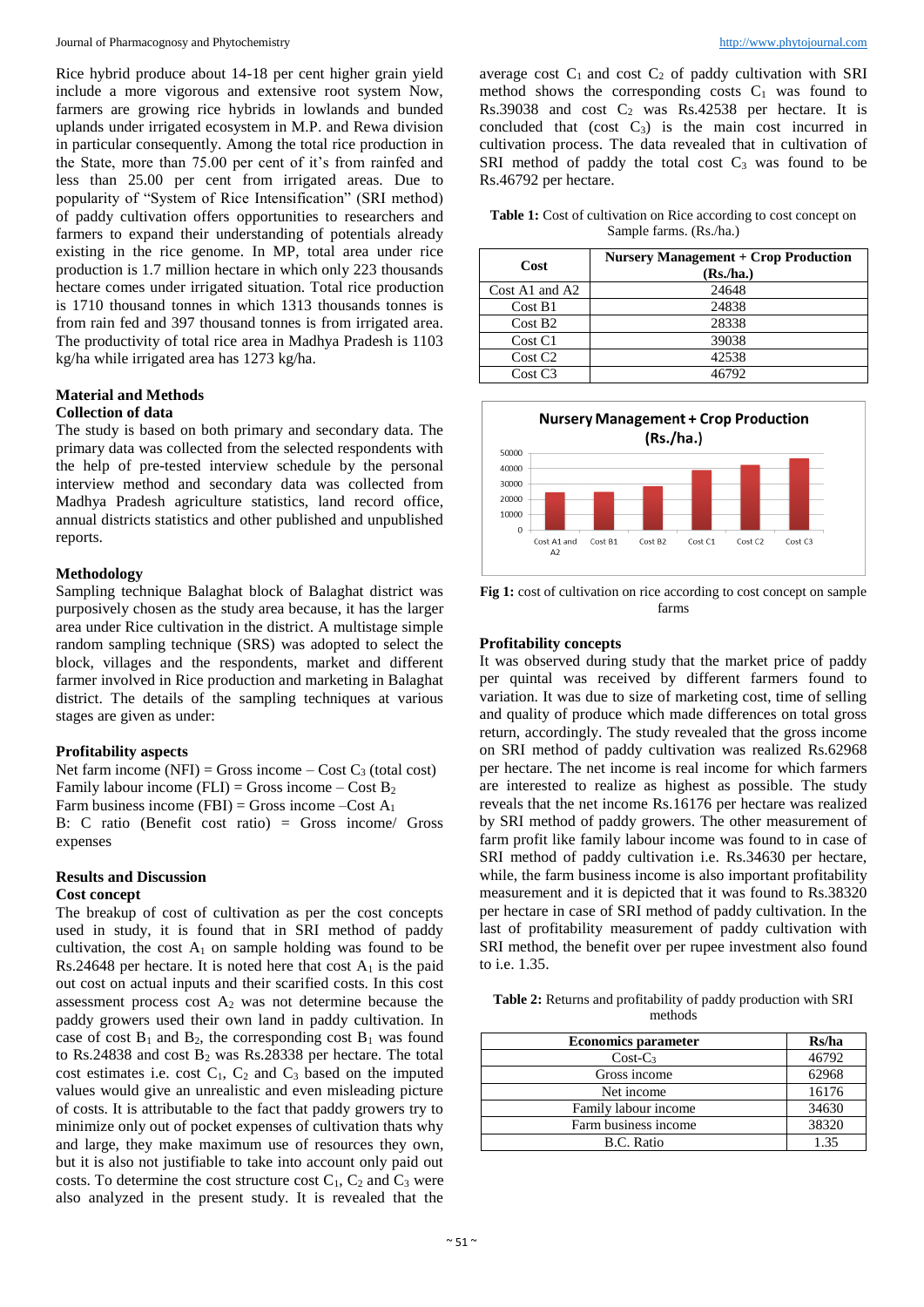

**Fig 2:** Returns and profitability of paddy production with SRI methods

### **Resource productivity**

The production function analysis was also carried out to examine the resources productivity. To measurement of resources productivity in paddy production using Cobb– Douglus production function with the help of least square technique and coefficients of elasticities of major resources along with value of  $\mathbb{R}^2$  and F ratio.

**Table 3:** Resource productivity of different variables in SRI method of paddy cultivation

| <b>Regression value</b> | standard errors |
|-------------------------|-----------------|
| $0.083$ N.S.            | 0.244           |
| $0.283**$               | 29.596          |
| $0.175*$                | 2.292           |
| $0.455**$               | 8.482           |
| 95.40                   | $- -$           |
| 282.455                 | $- -$           |
|                         |                 |

Note: \* Significant at 0.05 per cent level of probability \*\* Significant at 0.01 per cent level of probability

#### **R<sup>2</sup>Coefficient of multiple determinations**

The values of coefficient of multiple determination of  $\mathbb{R}^2$  were found to be high in paddy cultivation which indicated that the selected resources in the production function were the best fit. In case of SRI method of paddy cultivation the  $\mathbb{R}^2$  coefficient of multiple determinations was found to quite high (95.40%), it clearly indicated that fitted function explain 95.40 per cent responsible for gross income. Study showed that in SRI method of paddy cultivation, 95.40 per cent variations in gross income of paddy cultivation were due to the included variables.

The F-ratio for fitted function was found to higher i.e. 282.455 in case of SRI method of paddy cultivation indicated that fitted Cobb-Douglus production function is more useful and best fitted to the data.

Incase of "SRI method" of paddy cultivation the values of regression coefficient of overall average holding expenditure on human labour found to (β=0.083 N.S.), seed (β=0.283<sup>\*\*</sup>), fertilizer application (β=0.175\*) and plant protection measure (β=0.455\*\*) were found to be positive. This showed that the utilization of resources is being done properly. The data denoted that the use of these inputs would be realized positive and increase in gross income. It is concluded that SRI method of paddy growers used their inputs more efficiently as all the inputs independent variables shown positive contribution on gross return of cultivation. The data also shows that in case of human labour utilization the value of regression found to non significant and in other values was significantly positive correlated with gross value of paddy.

#### **References**

1. Basavaraja H, Mahajanashetti SB, Sivanagaraju Technological change in paddy production: A

comparative analysis of traditional and SRI methods of cultivation. Ind.Jn. of Agri.Econ. 2008; 63(4):629-640.

- 2. Dahal, Khem Raj. System of Rice Intensification (SRI): A Potential Approach to Enhance Rice Productivity and Food Security. Journal of Forest and Livelihood. 2014; 12(1):75-85.
- 3. Gogoi M, Phukan E. Extent of adoption of improved rice cultivation practices by farmers. Maharashtra Journal of Extension Education. 2000; 19(0):190-193.
- 4. Haque T. Resource use efficiency in Indian Agriculture. Indian Journal of Agricultural Economics. 2006; 61(2):65-75.
- 5. Kumar D, Shivay YS. System of Rice Intensification. Indian Farming. 2004; 54(8):18-22.
- 6. Mahitha S, Hemachandrudu K. Resource use efficiency in Paddy Cultivation in Andhra Pradesh. Indian Journal of Agricultural Economics. 1992; 47(3):497-498.
- 7. Naik, Divakar, Pradhan, Durga Ch. Resource use efficiency in irrigated Rice Farms in Orrisa. Indian Journal of Agricultural Economics. 2005, 60:525.
- 8. Neelappa, Setty T. Technical and allocative efficiency of paddy production in TBP area–An Economic Analysis. M.Sc. (Agri.) Thesis Submitted to University of Agricultural Sciences, Dharwad, Karnataka (India), 2002.
- 9. Rajakumar R. Economic and resource impact of System of Rice Intensification (SRI): an empirical dtudy of Pudukkottai district in Tamil Nadu, India. Indian Journal of Natural Sciences. 2013; 3(18):1311-1345.
- 10. Rekha S. Fostering growth on a diet of Njavava Rice, 2004, *www.Indiainfoline.com.*
- 11. Sivanagaraju P. Traditional and SRI methods of paddy cultivation – a comparative economic analysis. M.Sc.